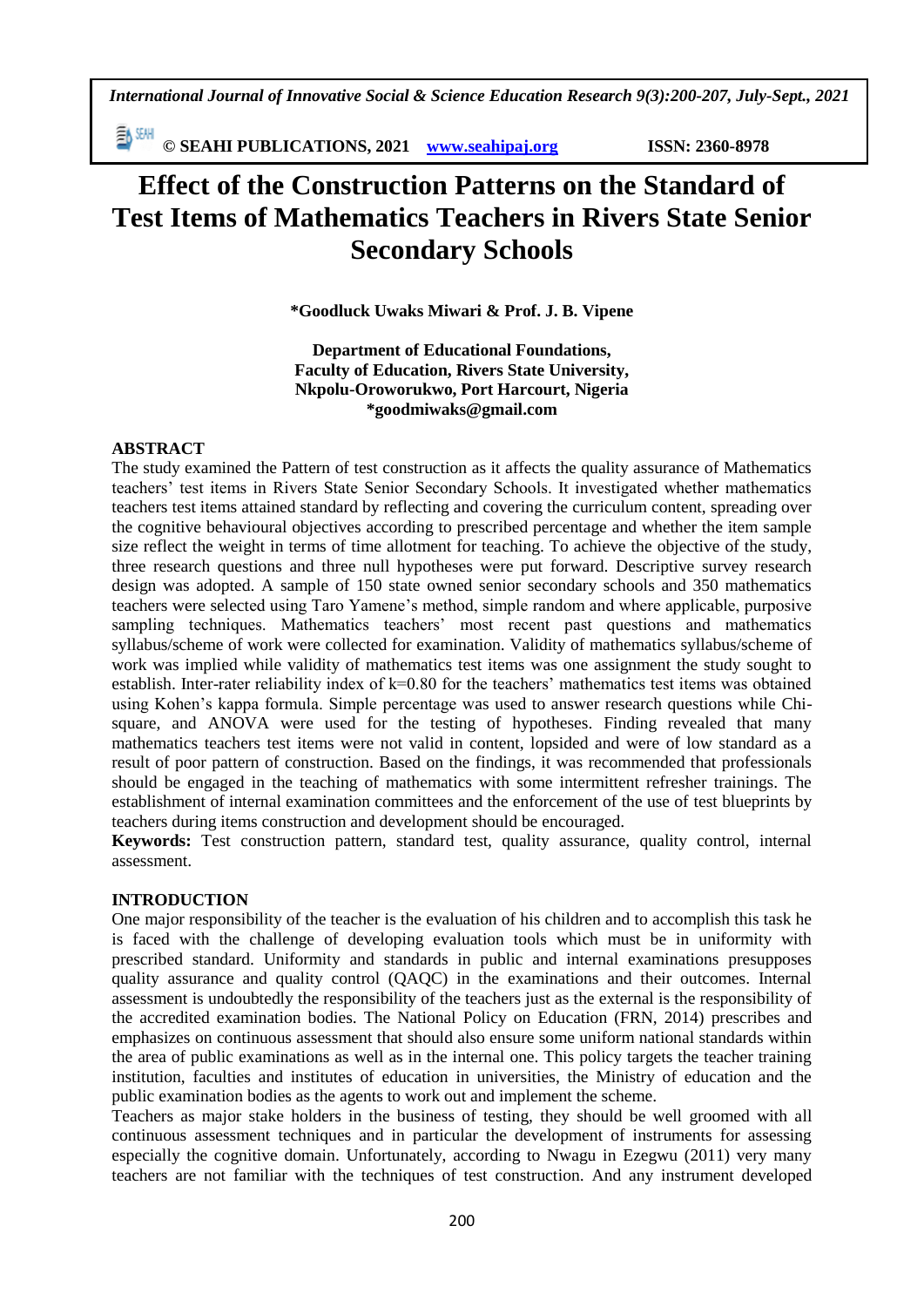without adopting the appropriate techniques will fall short of standard and any judgment passed based on it will be faulty and dangerous (Okoro, 2010).

The major tools which the teacher uses for the cognitive assessment of his students is the periodic test and examination (Okoro, 2010). A test is a device or instrument used for obtaining data or information concerning an individual's attributes. Measurement uses test to obtain data on an individual's traits in a quantitative manner, assessment ranks the individuals based on the measurement data while evaluation passes value judgment on the individual. Assessment is however used as a generic term to describe all. Any too used by the teacher to obtain scores must meet required standards as it could also serve the secondary purpose of exposing the students to standard or quality questions as would be expected in public examinations. A standard test is one that has adequate content coverage, reasonable difficulty level, accuracy in measurement of academic abilities, and must possess high discriminatory power so that differences between examinees can be obvious.

For a standard test, according to Okoro (2010), it is advocated that at least 60% of the items must be structured to cover the higher level cognitive behavioural objectives which include "analysis, synthesis and evaluation" of Bloom's Taxanomy, while "knowledge, comprehension and application" are at the lower level with 40%, (FRN, 2014). Nwagu and Okoye cited in Ezegwu (2011) have argued that test items prepared by most secondary school teachers are of low quality (low standard) because most teachers are not familiar with the principles of test construction. Test construction pattern may be described as the procedures followed to develop test items such that there is adequate spread over subject content, language structure and appreciably difficult. The modern approach requires more technical stages of design which include planning, items development, item analysis and marking scheme development.

There have been arguments that some teachers do not apply the required test construction techniques when developing test items for assessing students, Nwagozie (2012). He concluded that there is poor orientation and lukewarm attitude towards the proper testing techniques, safe-keeping and storage of assessment scores by some administrators. This conclusion is reasonable against the backdrop of quality control and quality assurance (QAQC). Test items, scores and indeed everything that has to do with assessment of the individual must be securely kept and away from unauthorized interferences. Ordinarily, test items can be drawn from an existing pool but this can question the reliability and validity of the result if not properly protected.

Ifamuyiwa (2008) revealed from a study that teachers assess their pupils only on the cognitive aspect as they frequently use test/examination, short quizzes and homework/assignment. Here again the point of concern is the reliability and validity of the test/examination questions. Ezugwu (1999) decried from his study on the content validity of teacher-made physical education tests items in Enugu State, that teachers questions do not reflect and cover the content area and are lopsided to the low level objectives. If the questions do not reflect and cover the content, then content validity has failed and it is needless to question about reliability and other qualities of the tests.

### **Statement of the Problem**

It is a common knowledge that students of secondary schools when faced with external examinations show anxiety and panic to the extent that some get involved in one form of examination malpractice or the other. Yet the schemes of work and syllabuses followed during instructions, are the same as those used by the external examination bodies when drawing items, the teachers that taught them are qualified by their certifications, the students themselves have been passing their internal examinations to have attain promotion to subsequent classes till the final level that qualify them to write external examinations. When all these conditions were met, nothing less than courage and confidence should be expected from students during external examinations. What then is the gap in the examining process or procedure that warrants the panic and anxiety? Speculations have it that the standard of items teachers used for internal assessment is low compared to those of external exams. These speculations could be true if the teachers' pattern of test construction is an issue since the pattern is a determinant of the standard and quality. This study therefore presupposes a missing link in "standard" between the internal (teachers) test items and those of the external examinations bodies.

### **Purpose of the Study**

The purpose of this study was to investigate the construction pattern as it affects the standard of test items of Mathematics teachers in Rivers State Senior Secondary Schools. Specifically, the study examined: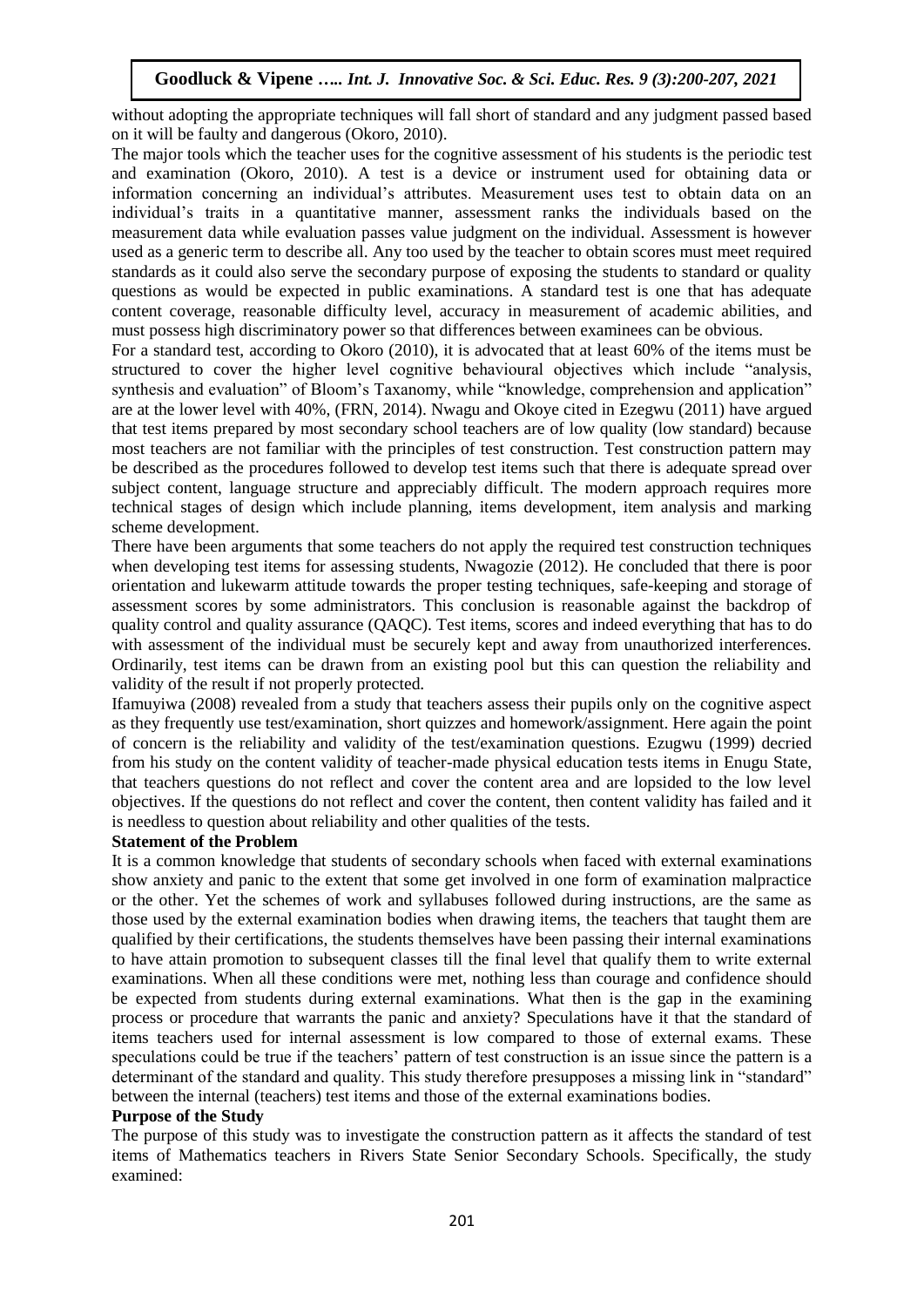1. whether the test items used by Rivers State secondary schools' mathematics teachers reflect and cover the content of the syllabus.

2. if mathematics teachers' test items cover the cognitive behavioural objective and in prescribed percentage

3. whether mathematics teachers test items reflect the emphasis in each topic in terms of time allotment for teaching.

# **Research Questions**

The following research questions were raised to guide the study:

- 1. To what extent do Rivers State Secondary School Mathematics teachers test items reflect and cover the subjects' curriculum content?
- 2. What is the distribution of Rivers State Senior Secondary School Mathematics teachers test items between the higher and lower levels behavioural objectives of the cognitive domain?
- 3. To what extent do test item drawn by mathematics teachers in Rivers State secondary schools reflect the emphasis in each topic in terms of time allotment for teaching?

# **Hypotheses**

The following hypotheses tested at 0.05 significant level guided the study:<br>1. There is no significant difference between the content of mathema There is no significant difference between the content of mathematics teachers' test items and the subject curriculum content in Rivers State Senior Secondary School.

2. There is no significant difference between the number of items at the lower level and higher level cognitive domains of the test item of senior secondary school mathematics teachers in Rivers state.

3. There is no significant difference between the emphasis in teaching in terms of time allotment and emphasis in testing by senior secondary school mathematics teachers in Rivers State.

# **METHODS**

### **Research Design**

The study adopted the descriptive survey research design

# **Sample and Sampling Techniques**

A sample of 150 out of 235 state owned schools and 350 out of a total of 701 mathematics teachers was used for the study. The 23 local Government Areas of the state were stratified into groups on bases of geopolitical contiguity and language affinity. The number of schools and mathematics teachers in each group were noted and the proportionate, simple random and (where applicable) purposive sampling techniques were used to select the samples.

**Sampled**

| <u>orompo</u>           |                                                                          | <b>Schools</b> | <b>Schools</b> | THE STATISTICS.<br><b>Teachers</b> | Maths.<br><b>Teachers</b> |
|-------------------------|--------------------------------------------------------------------------|----------------|----------------|------------------------------------|---------------------------|
| Group 1                 | Odual, Ahoada<br>Abua⁄<br>East, Ahoada West<br>Ogba/ Egbema/ Ndoni       | 54             | 34             | 106                                | 53                        |
| Group 2                 | Asari Toru, Akuku Toru,<br>Degema, Bonny                                 | 29             | 18             | 29                                 | 15                        |
| Group 3                 | Emohua, Etche,<br>Ikwerre, Obio/ Akpor<br>Omuma, Oyigbo<br>Port Harcourt | 82             | 54             | 388                                | 193                       |
| Group 4                 | Andoni, Ogu/Bolo,<br>Opobo/ Nkoro, Okrika                                | 21             | 13             | 35                                 | 18                        |
| Group 5<br><b>Total</b> | Eleme, Gokana, Khana<br>& Tai                                            | 49<br>235      | 31<br>150      | 143<br>701                         | 71<br>350                 |

#### **Table 1: Sample Size of Teachers per Group of Local Government Areas Groups LGAs No of Sampled No of Maths.**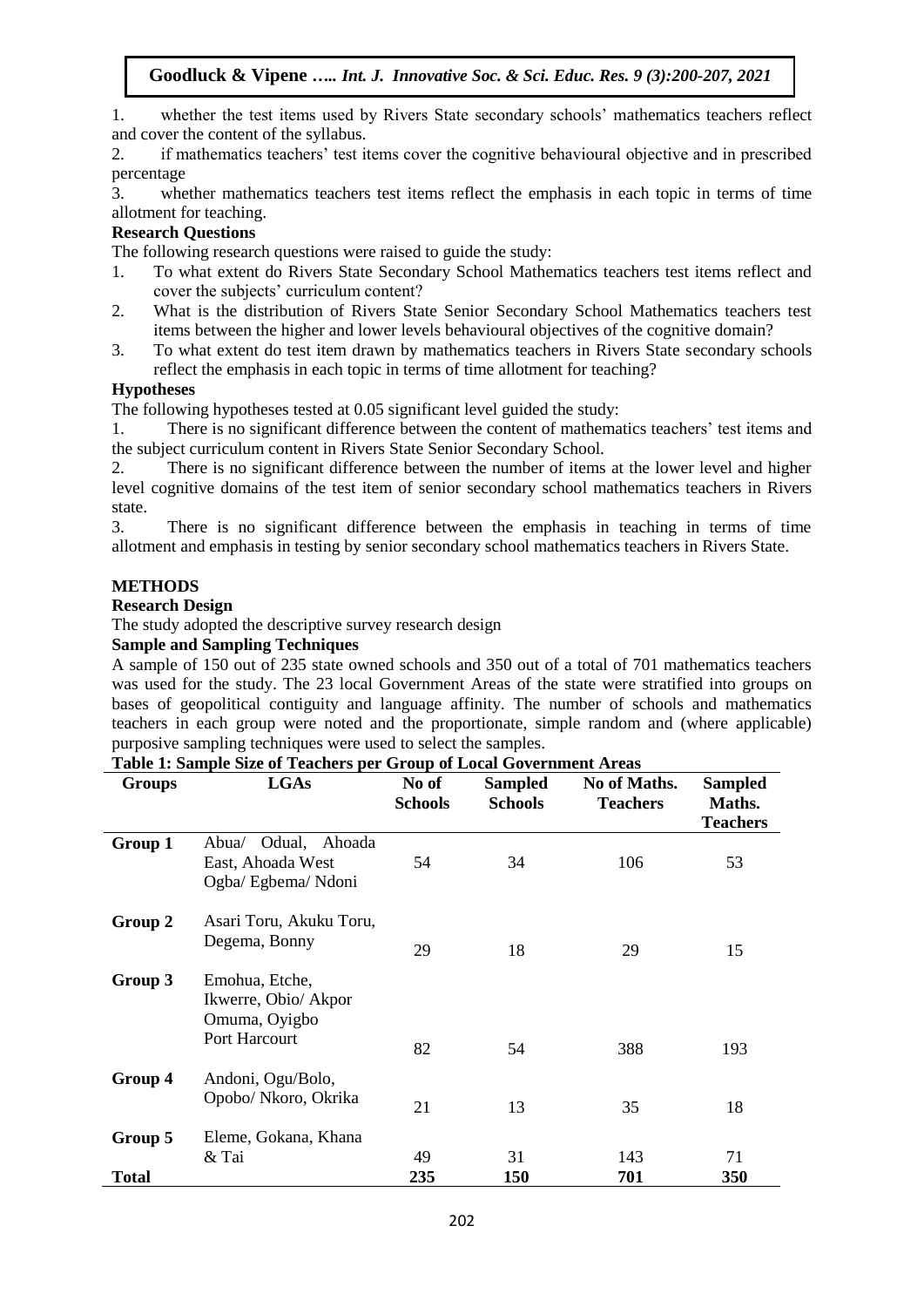### **Data Collection Instruments**

Include the senior secondary mathematics curriculum and most recent promotion examinations test items in mathematics. These were collected from the vice principals and mathematics teachers directly by the researcher.

#### **Validation of the Instruments**

The validity of the mathematics curriculum is implied since it is a document generally accepted by the state and federal government as a working document (FRN 2012). The validity of the teachers' made test is part of what this study intends to establish or otherwise.

#### **Reliability of the Instruments**

Experts in mathematics matched the teachers test items into topics and classified them under high and low level cognitive domains. Cohen's Kappa inter rater reliability method was applied and an index (K) of 0.80 was found, which establishes the reliability of the instrument.

#### **Method of Data Analysis**

Research questions were answered using frequency counts and simple percentages, hypotheses were tested using chi-square  $(x^2)$  statistics. F-ratio test was conducted to ascertain pattern of teachers testing on lower, higher or equally on both levels of cognitive objectives.

### **RESULTS**

#### **Research Question 1**

*To what extent do Rivers State secondary schools' mathematics teachers test items reflect and cover the subject curriculum content?*

#### **Table 2: Distribution of Teachers Test Items at various Level of the behavioural**

| <b>Objectives in each Content Area.</b> |        |                    |      |                     |              |       |       |  |  |
|-----------------------------------------|--------|--------------------|------|---------------------|--------------|-------|-------|--|--|
| <b>Content Area</b>                     |        | <b>Lower Level</b> |      | <b>Higher Level</b> | <b>Total</b> |       |       |  |  |
|                                         | Knowl. | Compre.            | App. | Analy.              | Synth.       | Eval. |       |  |  |
| Number / Numeration                     | 1073   | 851                | 675  | 110                 | 77           | 47    | 2833  |  |  |
| Algebraic process                       | 925    | 763                | 739  | 74                  | 23           | 10    | 2534  |  |  |
| Mensuration                             | 695    | 565                | 203  | 118                 | 41           | 83    | 1705  |  |  |
| <b>Plane Geometry</b>                   | 300    | 400                | 89   | 154                 | 236          | 238   | 1417  |  |  |
| Trigonometry                            | 908    | 879                | 713  | 63                  | $\Omega$     | 9     | 2572  |  |  |
| <b>Statistics/Probability</b>           | 1150   | 1100               | 500  | 135                 | 36           | 79    | 3000  |  |  |
| <b>Total</b>                            | 5051   | 4558               | 2919 | 654                 | 413          | 466   | 14061 |  |  |
| <b>Order Total</b>                      |        | 12528              |      |                     | 1533         |       |       |  |  |
|                                         |        | $(89.10\%)$        |      |                     | $(10.90\%)$  |       |       |  |  |

Table 2 gives a summary of the number of items per content area. Out of the total of 14061 items drawn by the 350 teachers, only 1705 and 1417 reflected on mensuration and plane geometry respectively. All the schools seem to concentrate on number and numeration, algebraic processes, trigonometry and statistics which had 2833, 2534 and 3000 questions respectively. On the whole, more than 85% of the questions focused on lower level behavioral objective while below 15% only tested on higher. Therefore, the extent of coverage is very low.

#### **Research Question 2**

*What is the distribution pattern of Rivers State Senior Secondary School Mathematics teachers test items between the higher and lower levels behavioural objectives of the cognitive domain?*

Table 2 reveals a sharp discrepancy between the number of items in the lower and higher order behavioural objectives with totals of 12528 (89.10%) and 1533 (10.90%) respectively. This is against the 40%:60% ratio for a standard/quality test as prescribed (FRN, 2014) and (Okoro, 2010). A critical view of the table shows that over 80% of the questions in each content area tested knowledge recall and development of mental ability, while only a little above 10% tested the more complex order requiring abstract reasoning and discoveries.

Table 3 below shows the number of teachers whose items fall into both high and low, and those whose items exclusively tested on higher or lower level behavioural objectives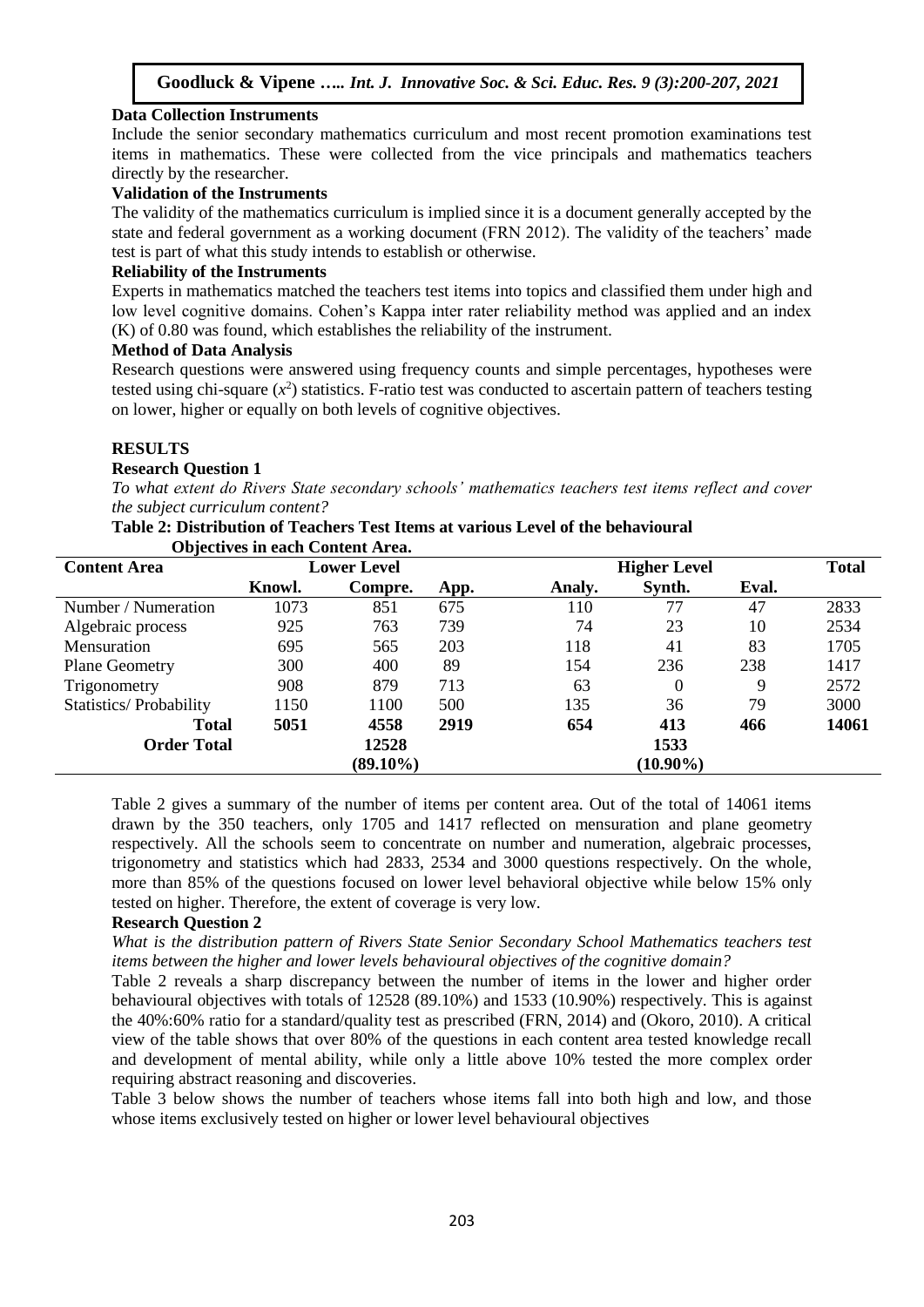**Goodluck & Vipene** *….. Int. J. Innovative Soc. & Sci. Educ. Res. 9 (3):200-207, 2021*

|   |                     | No of          | No of           | <b>Lower Order</b> |                |              | <b>Higher Order</b> | H & L Order  |                |
|---|---------------------|----------------|-----------------|--------------------|----------------|--------------|---------------------|--------------|----------------|
|   | <b>School</b>       |                | <b>Sampled</b>  | No.                | No of          | No. of       | No of               | No of        | No of          |
|   | <b>Groups</b>       | <b>Sampled</b> | <b>Teachers</b> | -of                | <b>Teacher</b> | <b>Items</b> | <b>Teachers</b>     |              | <b>Teacher</b> |
|   |                     | <b>Schools</b> |                 |                    | S              |              |                     | <b>Items</b> |                |
|   |                     |                |                 | <b>Items</b>       |                |              |                     |              |                |
|   | $(4\text{ LGs})$    | 34             | 53              | 1585               | 45             | 131          | 3                   | 380          |                |
| 2 | $(4$ LGs)           | 18             | 15              | 86                 | 7              | 104          | 6                   | 12           | 2              |
| 3 | (7 <sub>LGs</sub> ) | 54             | 193             | 6458               | 150            | 892          | 16                  | 1000         | 27             |
|   | (4LGs)              | 13             | 18              | 322                | 15             | 50           |                     | 18           | $\overline{2}$ |
|   | $(4\text{ LGs})$    | 31             | 71              | 2119               | 45             | 294          | 6                   | 610          | 20             |
|   | <b>Total</b>        | 150            | 350             | 10570              | 262            | 1471         | 31                  | 2020         | 56             |
|   | (x)                 |                |                 |                    | 52.6           | 6.2          |                     |              | 11.2           |

**Table 3: Total weight of Questions and Number of teachers testing on Lower, Higher and both levels of cognitive Domain**

From table 3 it can be observed that total number of items under the lower order behavioural objectives outweigh those in the higher order; only group 2 approached a 50:50 ratios, while no group adopted the expected 40:60 at the lower and higher order. All other groups concentrated on lower order. Taking the mean  $(\bar{x})$  of teachers per group testing on the levels yielded 52.6, 6.2 and 11.2 respectively for lower, higher and both. This is a reflection that more of the teachers tested on lower level than higher level.

#### **Research Question 3**

*To what extent do test item drawn by mathematics teachers in Rivers State secondary schools reflect the emphasis in each topic in terms of time allotment for teaching?*

|                            |                 | <b>Teaching</b> | <b>No. of Items</b> |                 |                 | <b>Number of Items</b> |  |
|----------------------------|-----------------|-----------------|---------------------|-----------------|-----------------|------------------------|--|
| <b>Content Area</b>        |                 | Time in         | (Observed)          |                 | (Expected)      |                        |  |
| SS <sub>1</sub>            |                 | weeks $(T)$     | SS <sub>1</sub>     | SS <sub>2</sub> | SS <sub>1</sub> | SS <sub>2</sub>        |  |
|                            | SS <sub>1</sub> | SS2             |                     |                 |                 |                        |  |
| Number/Numeration          |                 | 9               | 1292                | 1541            | 1631            | 2120                   |  |
|                            | 8               |                 |                     |                 |                 |                        |  |
|                            | 8               |                 |                     |                 |                 |                        |  |
| <b>Algebraic Processes</b> | 5               | 9               | 1335                | 1199            | 1019            | 2120                   |  |
| Mensuration                | 5               | $\theta$        | 759                 | 946             | 1019            | $\Omega$               |  |
| Plane geometry             | 7               | 7               | 657                 | 760             | 1427            | 1649                   |  |
| Trigonometry               | 3               | 4               | 824                 | 1748            | 612             | 942                    |  |
| Statistics/Probability     | 4               | 3               | 1656                | 1344            | 815             | 707                    |  |
| <b>Total</b>               | 32              | 32              | 6523                | 7538            | 6523            | 7538                   |  |

Table 4 reveals that time allotted for teaching with corresponding number of questions set for testing do not match. For instance, 8 weeks and 9 weeks (as reflected in their record of work), were spent in teaching number and numeration, but only 1292 and 1541 of question instead of 1631 and 2120 reflected for SS1 and SS2 respectively. It is also observed that questions are drawn from content areas even when no teaching was evident to have been done, as in the case with content area of mensuration in SS2. In both classes the discrepancies are glaring indicating that test items developed by mathematics teachers in Rivers State Senior Secondary School do not reflect emphasis as indicated by time allotted for teaching.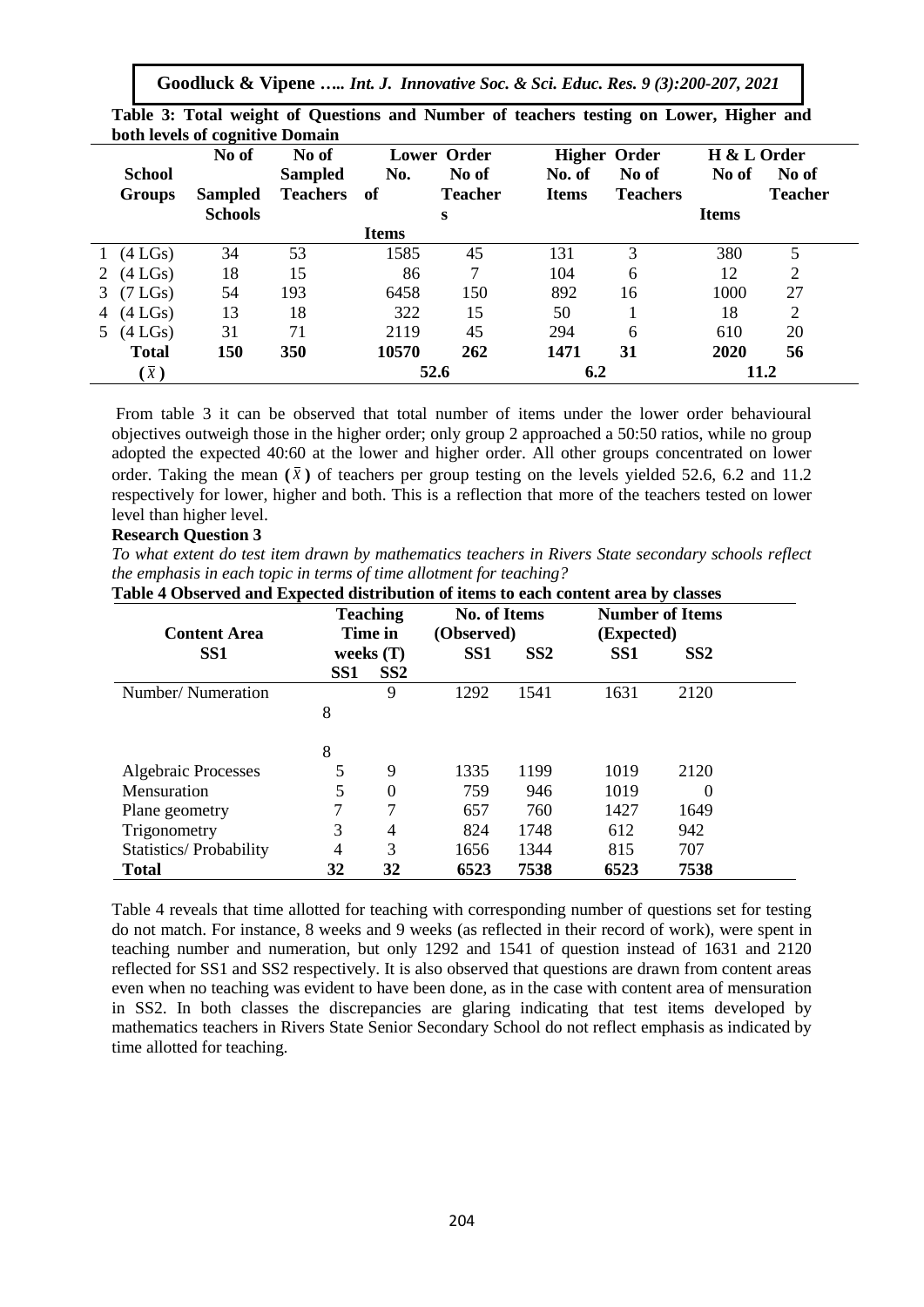# **Test of Hypothesis**

# **Hypothesis 1**

There is no significant difference between the content of mathematics teachers' test items and the subject curriculum content in Rivers State Senior Secondary School.

| <b>Lables 5.</b> CIII-5quale ( $\lambda$ ) Allaryses for number of test rights for SST and SSZ. |         |              |      |             |      |             |      |      |                      |             |      |             |
|-------------------------------------------------------------------------------------------------|---------|--------------|------|-------------|------|-------------|------|------|----------------------|-------------|------|-------------|
| <b>Class</b>                                                                                    | Content | $\mathbf{1}$ |      | $3^{\circ}$ | 4    | $5\qquad 6$ |      |      | $x^2$ cal $x^2$ crit | Df $\alpha$ |      | <b>Rmks</b> |
|                                                                                                 | Area    |              |      |             |      |             |      |      |                      |             |      |             |
| SS <sub>1</sub>                                                                                 | $f_{o}$ | 1292         | 1335 | 759         | 657  | 824         | 1656 | 1587 | 11.07                | 5           | 0.05 | Reject      |
|                                                                                                 | $f_e$   | 1631         | 1019 | 1019        | 1427 | 612         | 815  |      |                      |             |      | Ho          |
|                                                                                                 | $f_{o}$ | 1541         | 1199 | 760         | 760  | 1748        | 1344 | 2301 | 11.07                | 5           | 0.05 | Reject      |
| SS2                                                                                             | £<br>1e | 2120         | 2120 | $\theta$    | 1649 | 945         | 707  |      |                      |             |      | Ho          |

**Tables 5: Chi-Square (** 2 *x* **) Analyses for number of test items for SS1 and SS2.**

The expected frequencies were computed based on the time allotment for teaching and the chi-squares goodness of fit whose values for both SS1 and SS2 are presented in table 5 was computed. In both

cases of SS1 and SS2 the calculated chi-square  $(x^2)$  were far more than the table values hence the null hypothesis was rejected meaning there is significant difference between the observed and expected frequencies distribution of mathematics teachers test items against the curriculum content prescription.

# **Hypothesis 2**

There is no significant difference between the number of items at the lower level and higher level cognitive domains of test items of senior secondary school mathematics teachers in Rivers state. The observed percentage frequencies were 89.10% for Higher and 10.90% for Lower (table 2), while the expected is the 60%, 40% required for a test to be of standard (Okoro, 2008 and NERDC 2014).

Below is the result.

**Table 6: Chi-square Analyses Between Higher and Lower Levels Cognitive Behavioural Objectives of Test Items of Mathematics Teachers in Rivers State Senior**

|          | <b>Secondary School</b>       |                     |    |          |            |            |             |
|----------|-------------------------------|---------------------|----|----------|------------|------------|-------------|
|          | <b>Behavioural Objectives</b> |                     | df | $\alpha$ | $x^2$ calc | $x^2$ crit | <b>Rmks</b> |
|          | $%$ at higher<br><b>Level</b> | % at Lower<br>Level |    |          |            |            |             |
| Observed | 10.90                         | 89.10               |    |          |            |            | Reject      |
|          |                               |                     |    | 0.05     | 100.45     | 3.84       |             |
| Expected | 60.00                         | 40.00               |    |          |            |            | Ho          |

From table 6 the calculated  $x^2$  is far above the critical value hence the hypothesis is rejected. The implication is that the difference observed in the pattern of questions skewing to the lower level behavioural objectives (table 3) is significant and cannot be by chance or sampling error. To further investigate the level where teachers concentrated their testing contributing to any observable difference, an F-test of difference among the means of the number of teachers testing on the 3 levels was computed and the result displayed in table 7

**Table 7: Analysis of variance for Number of Teachers Testing Higher, Lower and both Levels of Cognitive Behavioural Objectives**

| <b>Source of variation</b>           | <b>Sum of Square</b> | Df  | <b>Mean Square</b> | $H$ -calc. | ${\bf F}_{\bf-critical}$ |        |
|--------------------------------------|----------------------|-----|--------------------|------------|--------------------------|--------|
| Between group                        | 6486                 |     | 2343.27            |            |                          |        |
|                                      |                      |     |                    | 89.32      | 4.71                     | < 0.05 |
| Within group                         | 13670.80             | 347 | 39.40              |            |                          |        |
| Total                                | 20157.34             | 349 |                    |            |                          |        |
| $\Gamma(2.347)$ of $D > 0.05 = 4.71$ |                      |     |                    |            |                          |        |

F(2,347) at P<  $0.05 = 4.71$ .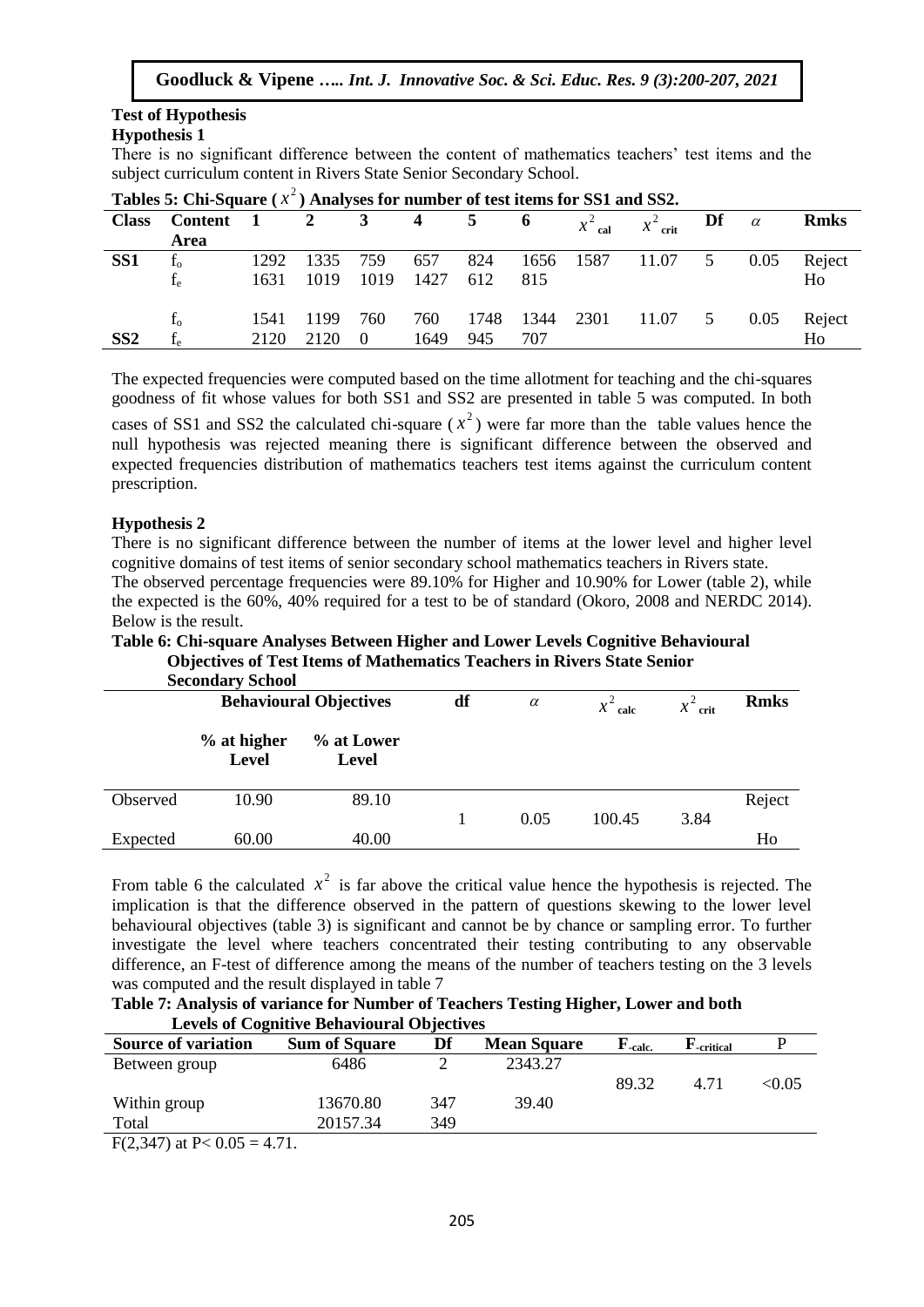With the calculated F-value of 89.32 higher than the critical F-values of 4.71 it implies that there is significance difference among teachers' pattern of testing. A post hoc test conducted showed  $F(1,2)$  =  $68.30 > 4.71$ ,  $F(1,3) = 54.38 > 4.71$ , and  $F(2,3) = 0.79 < 4.71$ . This result indicates that category one (those testing on lower level) is more significant, since for any comparison involving group 1, the F value is significant.

# **Hypothesis 3**

There is no significant difference between the emphasis in teaching in terms of time allotment and emphasis in testing by senior secondary school mathematics teachers in Rivers State.

Data from table 4 were used to compute chi-square  $(x^2)$  with the result shown on table 8 below.

**Table 8: Chi-Square test for Percentages in testing by Teachers of Mathematics in SS1 and SS2 (Ref table 4)**

|                 | 30<br>cal<br>⋏ | . .<br>crit<br>л | df | α        | <b>Decision</b> |
|-----------------|----------------|------------------|----|----------|-----------------|
| SS <sub>1</sub> | 24.41          | 11.07            |    | 0.05     | Reject Ho       |
| SS <sub>2</sub> | 189.19         | 11.07            |    | $0.05\,$ |                 |

In each case null hypothesis was rejected as value of computed chi-square was greater than the critical, meaning the difference observed was too significant to be attributed to sampling error. The implication is that mathematics teachers test item do not reflect the emphasis in terms of time allotted for teaching, and the percentage of test items do not agree with the amount of time spent in teaching given topics as revealed in table 4.

# **DISCUSSION OF FINDINGS**

In this study the quality assurance and quality control of mathematics teachers' test items were deeply investigated using the coverage of content, pattern of spread and reflection of question on weight of content in terms of time allotted for teaching and corresponding number of items drawn, as yardsticks. A major finding of the study was that there is inadequate spread of mathematics teachers' test items in the entire content areas, some of the content areas, were actually neglected. Most of the schools that attempted to reflect the entire content area do not spread the questions relatively and some teachers avoided certain content areas. A finding similar to this was made by Ezegwu (2011) who found out that the distribution of the physical education questions to the topics was lopsided as they clustered to some content area while some content areas were not reflected. In this study similarly, the analysis revealed significant difference among mathematics teachers pattern of setting questions, meaning most of the mathematics teachers do not follow a uniform pattern in developing test items. Majority of the teachers' test items are not reflected in most of the content areas and the issue of lopsidedness is not ruled out.

A second major finding is that questions are not spread all over the levels of the behavioural objectives. Putting knowledge, comprehension and application under lower level, which tested knowledge recall and rote memorization on the one hand; and analysis, synthesis and evaluation under higher level (table 4) testing the more complex ideas requiring abstract reasoning on the other hand; it was discovered that question are concentrated on the lower order. The ratio of teachers testing lower order also far out-weighs those testing on higher level. This was further confirmed by the result of the

chi-square  $(x^2)$  analysis whose calculate value was higher than the critical value, leading to the rejection of the null hypothesis. Ezegwu (2011) had similar findings in his study of teachers made physical education test items. He found out that the behavoural objective tested by teachers of physical education were lower order cognitive domain. The current study revealed an observed Fscore of 89.32 that was higher than the table value of 4.71, confirming a significant difference among teachers pattern of testing in terms of covering the cognitive behavioural objectives. The pattern is seen from tables 2 and 3 to be skewed to the lower order indicating that the test items used by mathematics teachers in Rivers State secondary schools are concentrated in the lower order cognitive behavioural objectives and therefore fall below standard.

A third finding in this study was that the time allotted for teaching each content area and the number of test items used for testing the content area do not match. This confirms Okwu (2004) findings while validating objective CRS test items for JSS3 students in Nigeria. Okwus result revealed a